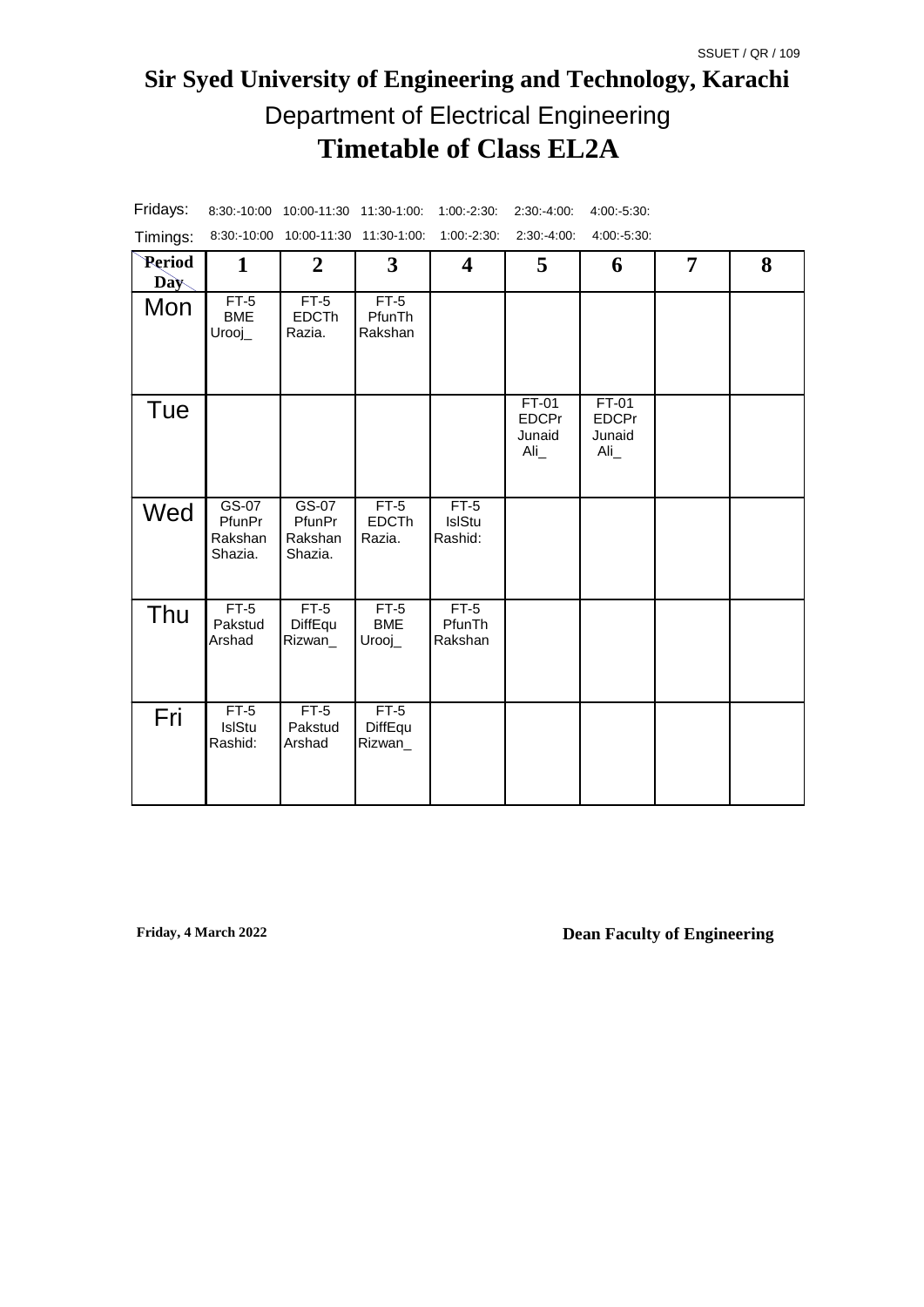# **Sir Syed University of Engineering and Technology, Karachi Timetable of Class EL2B** Department of Electrical Engineering

| Timings:      |                                         | 8:30:-10:00 10:00-11:30 11:30-1:00:     |                                           | $1:00:-2:30:$                            | 2:30:4:00: | 4.00.5.30. |                |   |
|---------------|-----------------------------------------|-----------------------------------------|-------------------------------------------|------------------------------------------|------------|------------|----------------|---|
| Period<br>Day | $\mathbf{1}$                            | $\boldsymbol{2}$                        | $\mathbf{3}$                              | $\overline{\mathbf{4}}$                  | 5          | 6          | $\overline{7}$ | 8 |
| Mon           | FFT-5<br>IslStu<br>Rashid:              | FFT-5<br>Pakstud<br>Arshad              |                                           | FFT-5<br>DiffEqu<br>Rizwan_              |            |            |                |   |
| Tue           | FFT-5<br>IslStu<br>Rashid:              | FFT-5<br><b>EDCTh</b><br>Razia.         |                                           | $FT-5$<br>PfunTh<br>Rakshan              |            |            |                |   |
| Wed           | $FFT-5$<br>DiffEqu<br>Rizwan_           | FFT-5<br><b>BME</b><br>$Urooj_$         | FFT-5<br>Pakstud<br>Arshad                |                                          |            |            |                |   |
| Thu           | $GS-07$<br>PfunPr<br>Rakshan<br>Shazia. | $GS-07$<br>PfunPr<br>Rakshan<br>Shazia. | $FT-01$<br><b>EDCPr</b><br>Junaid<br>Ali_ | $FT-01$<br><b>EDCPr</b><br>Junaid<br>Ali |            |            |                |   |
| Fri           | FFT-5<br>PfunTh<br>Rakshan              | FFT-5<br><b>EDCTh</b><br>Razia.         | FFT-5<br><b>BME</b><br>$Urooj_$           |                                          |            |            |                |   |

Fridays: 8:30:-10:00 10:00-11:30 11:30-1:00: 1:00:-2:30: 2:30:-4:00: 4:00:-5:30: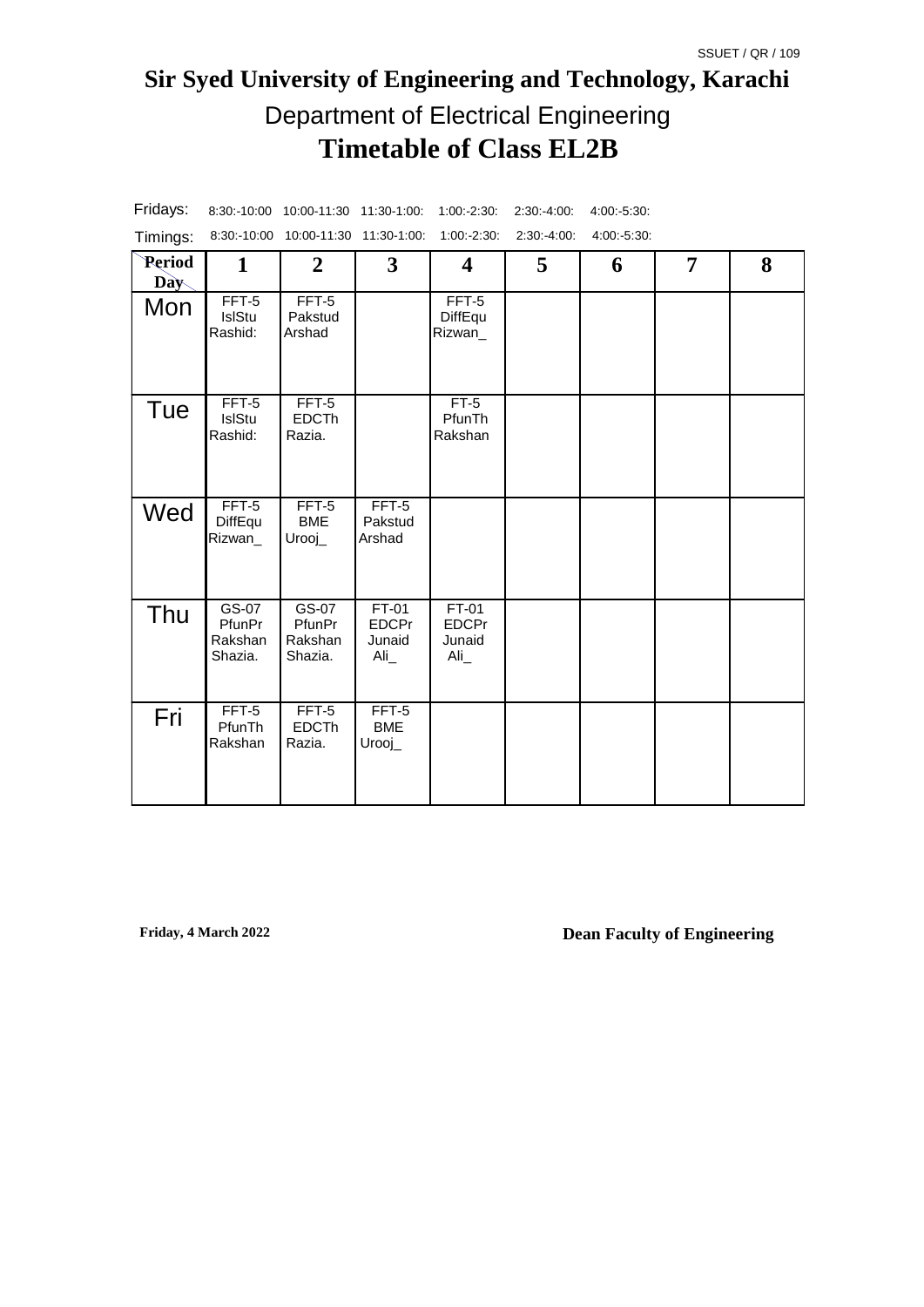# **Sir Syed University of Engineering and Technology, Karachi Timetable of Class EL4A** Department of Electrical Engineering

| Timings:      |                                              | 8:30:-10:00 10:00-11:30 11:30-1:00:                        |                                        | 1:00:2:30:                                     | 2:30:4:00: | 4:00:-5:30: |   |   |
|---------------|----------------------------------------------|------------------------------------------------------------|----------------------------------------|------------------------------------------------|------------|-------------|---|---|
| Period<br>Day | $\mathbf{1}$                                 | $\boldsymbol{2}$                                           | $\mathbf{3}$                           | $\boldsymbol{4}$                               | 5          | 6           | 7 | 8 |
| Mon           | $FFT-1$<br>EleMchTh<br>Fawad:                | $FFT-1$<br>ProbMeth<br>Salka                               | $FFT-1$<br>Pervez                      | $FFT-1$<br>Sig&SysTh EngSurvey<br>Th<br>Zareen |            |             |   |   |
| Tue           | <b>FB-08</b><br>EleMchPr<br>Faisal.<br>Hufsa | <b>FB-08</b><br>EleMchPr<br>Faisal.<br>Hufsa               | $FFT-1$<br>EngSurvey<br>Th<br>Zareen   | $FFT-1$<br>LA&VA<br>Fariha                     |            |             |   |   |
| Wed           | $EB-2$<br>Pr <sub>1</sub><br>Zareen          | $EB-2$<br>EngSurvey EngSurvey<br>Pr1<br>Zareen             | GS-07<br>Sig&SysPr<br>A_Mirza<br>Hufsa | GS-07<br>Sig&SysPr<br>A_Mirza<br>Hufsa         |            |             |   |   |
| Thu           | $FFT-1$<br>EleMchTh<br>Fawad:                | $FFT-1$<br>Sig&SysTh<br>Pervez                             | FFT-1<br>LA&VA<br>Fariha               | FFT-1<br>ProbMeth<br>Salka                     |            |             |   |   |
| Fri           | $EB-2$<br>Pr <sub>2</sub><br>Zareen          | $EB-2$<br>EngSurvey EngSurvey<br>Pr <sub>2</sub><br>Zareen |                                        |                                                |            |             |   |   |

Fridays: 8:30:-10:00 10:00-11:30 11:30-1:00: 1:00:-2:30: 2:30:-4:00: 4:00:-5:30: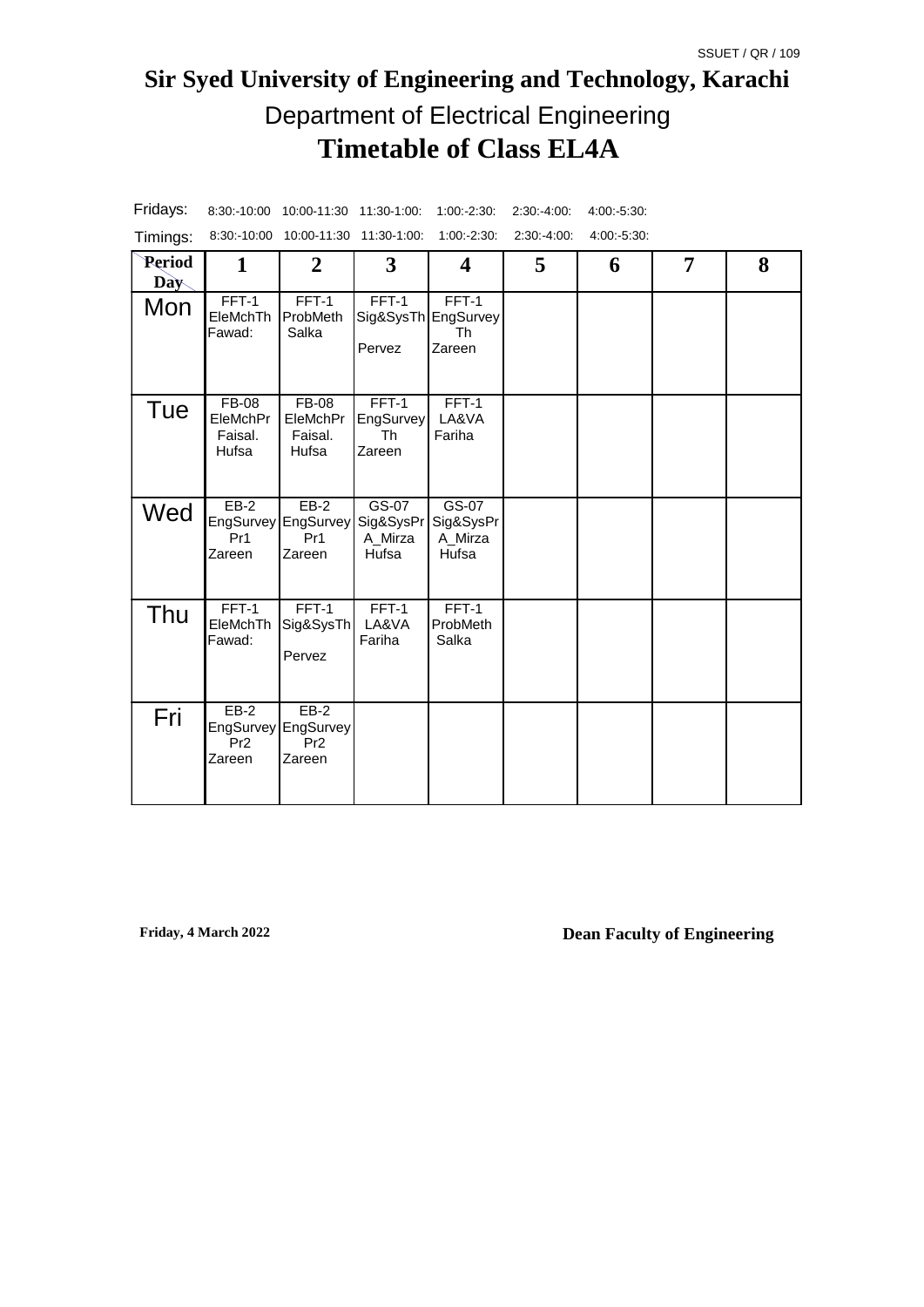# **Sir Syed University of Engineering and Technology, Karachi Timetable of Class EL4B** Department of Electrical Engineering

| Timings:             |                                          | 8:30:-10:00 10:00-11:30 11:30-1:00:                        |                                              | $1:00: -2:30:$                               | 2:30:-4:00:                         | 4:00:-5:30:                                    |   |   |
|----------------------|------------------------------------------|------------------------------------------------------------|----------------------------------------------|----------------------------------------------|-------------------------------------|------------------------------------------------|---|---|
| <b>Period</b><br>Day | $\mathbf{1}$                             | $\boldsymbol{2}$                                           | 3                                            | $\overline{\mathbf{4}}$                      | 5                                   | 6                                              | 7 | 8 |
| Mon                  | $EB-2$<br>Pr <sub>2</sub><br>Zareen      | $EB-2$<br>EngSurvey EngSurvey<br>Pr <sub>2</sub><br>Zareen |                                              |                                              |                                     |                                                |   |   |
| Tue                  | $GS-07$<br>Sig&SysPr<br>A Mirza<br>Aiman | $GS-07$<br>Sig&SysPr <br>A Mirza<br>Aiman                  | $FT-5$<br>EleMchTh<br>Fawad:                 |                                              | $EB-2$<br>Pr <sub>1</sub><br>Zareen | $EB-2$<br>EngSurvey EngSurvey<br>Pr1<br>Zareen |   |   |
| Wed                  | FFT-1<br>ProbMeth<br>Salka               | $FFT-1$<br>Sig&SysTh<br>Pervez                             | FFT-1<br>LA&VA<br>Fariha                     | FFT-1<br>EngSurvey<br>Th<br>Zareen           | FFT-1<br>EleMchTh<br>Fawad:         |                                                |   |   |
| Thu                  | $FFT-2.$<br>ProbMeth<br>Salka            | $FFT-2.$<br>EngSurvey<br><b>Th</b><br>Zareen               | <b>FB-08</b><br>EleMchPr<br>Faisal.<br>Hufsa | <b>FB-08</b><br>EleMchPr<br>Faisal.<br>Hufsa |                                     |                                                |   |   |
| Fri                  | FFT-1<br>Sig&SysTh<br>Pervez             | FFT-1<br>LA&VA<br>Fariha                                   |                                              |                                              |                                     |                                                |   |   |

Fridays: 8:30:-10:00 10:00-11:30 11:30-1:00: 1:00:-2:30: 2:30:-4:00: 4:00:-5:30:

**Friday, 4 March 2022**

**Dean Faculty of Engineering**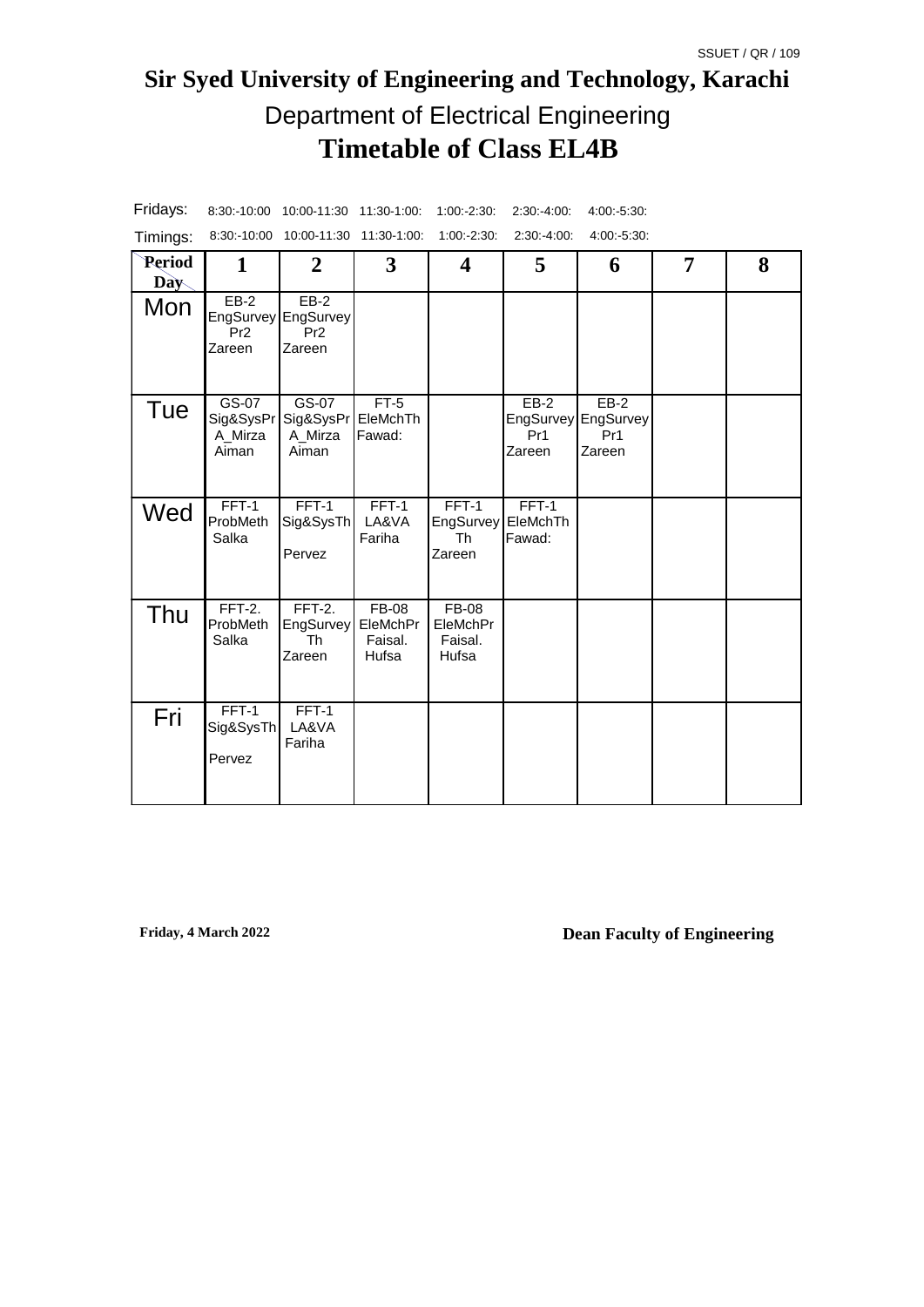# **Sir Syed University of Engineering and Technology, Karachi Timetable of Class EL5A** Department of Electrical Engineering

| Timings:      | 8:30:-10:00                       | 10:00-11:30 11:30-1:00          |                                                  | $1:00:-2:30:$                                    | $2:30: -4:00:$                                           | 4:00:-5:30:                                |   |   |
|---------------|-----------------------------------|---------------------------------|--------------------------------------------------|--------------------------------------------------|----------------------------------------------------------|--------------------------------------------|---|---|
| Period<br>Day | $\mathbf{1}$                      | $\overline{2}$                  | $\mathbf{3}$                                     | $\overline{\mathbf{4}}$                          | 5                                                        | 6                                          | 7 | 8 |
| Mon           | $FB-02$<br>EPDPr2<br>Aiman        | $FB-02$<br>EPDPr2<br>Aiman      | $FFT-2.$<br><b>EMFT</b><br>Zafar                 |                                                  |                                                          |                                            |   |   |
| Tue           | $FFT-2.$<br><b>EPDTh</b><br>lqbal | $FFT-2.$<br>InsMeasTh<br>SAKhan | $FFT-2.$<br><b>EMFT</b><br>Zafar                 | <b>FFT-5.</b><br><b>DSPTh</b><br>Ibrar           |                                                          |                                            |   |   |
| Wed           | $FFT-2.$<br>ProfPsy<br>Jefery     | $FFT-2.$<br>InsMeasTh<br>SAKhan | $FFT-2.$<br><b>EPDTh</b><br>lqbal                |                                                  | $\overline{GS-02}$<br><b>DSPPr</b><br>Aysha_<br>$Urooj_$ | $GS-02$<br><b>DSPPr</b><br>Aysha<br>Urooj_ |   |   |
| Thu           | FB-02<br>EPDPr1<br>Aiman          | FB-02<br>EPDPr1<br>Aiman        | $FS-2B$<br><b>InsMeasPr</b><br>Nadeem;<br>Jefery | $FS-2B$<br><b>InsMeasPr</b><br>Nadeem;<br>Jefery |                                                          |                                            |   |   |
| Fri           | FFT-4<br>ProfPsy<br>Jefery        | FFT-4<br><b>DSPTh</b><br>Ibrar  |                                                  |                                                  |                                                          |                                            |   |   |

Fridays: 8:30:-10:00 10:00-11:30 11:30-1:00: 1:00:-2:30: 2:30:-4:00: 4:00:-5:30: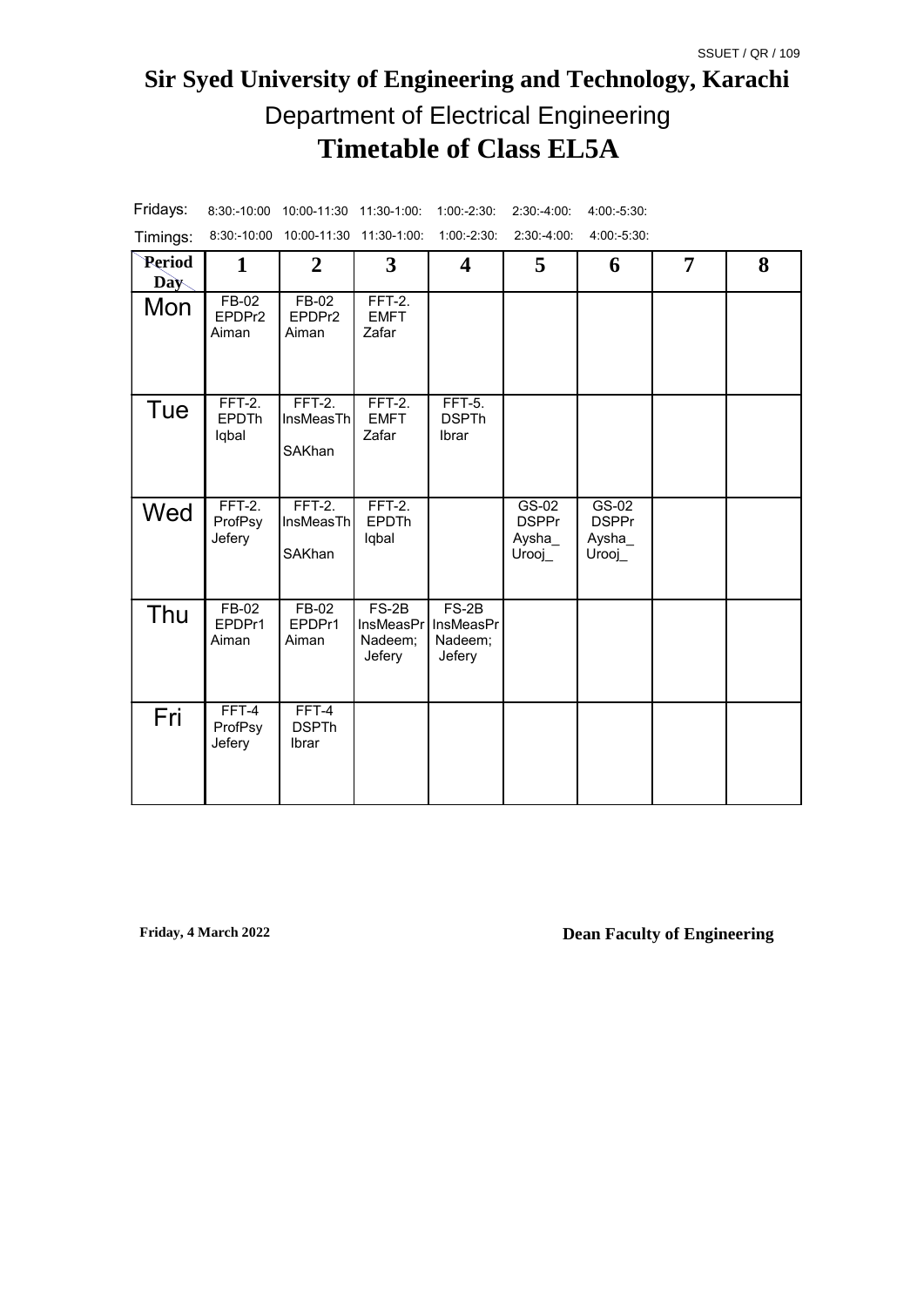# **Sir Syed University of Engineering and Technology, Karachi Timetable of Class EL5B** Department of Electrical Engineering

| Timings:                    | $8:30 - 10:00$                                            | 10:00-11:30 11:30-1:00:                                        |                                                           | $1:00:-2:30:$                                       | $2:30 - 4:00$              | 4 00 -5 30                 |   |   |
|-----------------------------|-----------------------------------------------------------|----------------------------------------------------------------|-----------------------------------------------------------|-----------------------------------------------------|----------------------------|----------------------------|---|---|
| <b>Period</b><br><b>Day</b> | 1                                                         | $\overline{2}$                                                 | 3                                                         | 4                                                   | 5                          | 6                          | 7 | 8 |
| Mon                         | $FFT-2.$<br><b>InsMeasTh</b><br>SAKhan                    | $FFT-2.$<br>ProfPsy<br>Jefery                                  | $FS-2B$<br><b>InsMeasPr</b><br>Rabika<br>$\overline{Ali}$ | $FS-2B$<br>InsMeasPr<br>Rabika<br>$\overline{A}$ li |                            |                            |   |   |
| Tue                         | $\overline{G}$ S-02<br><b>DSPPr</b><br>Aysha_<br>$Urooj_$ | $\overline{\text{GS}}$ -02<br><b>DSPPr</b><br>Aysha_<br>Urooj_ | FFT-5<br>ProfPsy<br>Jefery                                | FFT-5<br><b>DSPTh</b><br>Aysha_                     |                            |                            |   |   |
| Wed                         |                                                           |                                                                |                                                           | $FFT-2.$<br><b>EMFT</b><br>Zafar                    | $FB-02$<br>EPDPr2<br>Aiman | $FB-02$<br>EPDPr2<br>Aiman |   |   |
| Thu                         |                                                           | $FFT-4$<br><b>EMFT</b><br>Zafar                                | $FFT-4$<br><b>EPDTh</b><br>lqbal                          |                                                     |                            |                            |   |   |
| Fri                         | $FFT-2.$<br><b>EPDTh</b><br>lqbal                         | $FFT-2.$<br><b>DSPTh</b><br>Aysha_                             | $FFT-2.$<br>InsMeasTh<br>SAKhan                           |                                                     | FB-02<br>EPDPr1<br>Aiman   | FB-02<br>EPDPr1<br>Aiman   |   |   |

Fridays: 8:30:-10:00 10:00-11:30 11:30-1:00: 1:00:-2:30: 2:30:-4:00: 4:00:-5:30: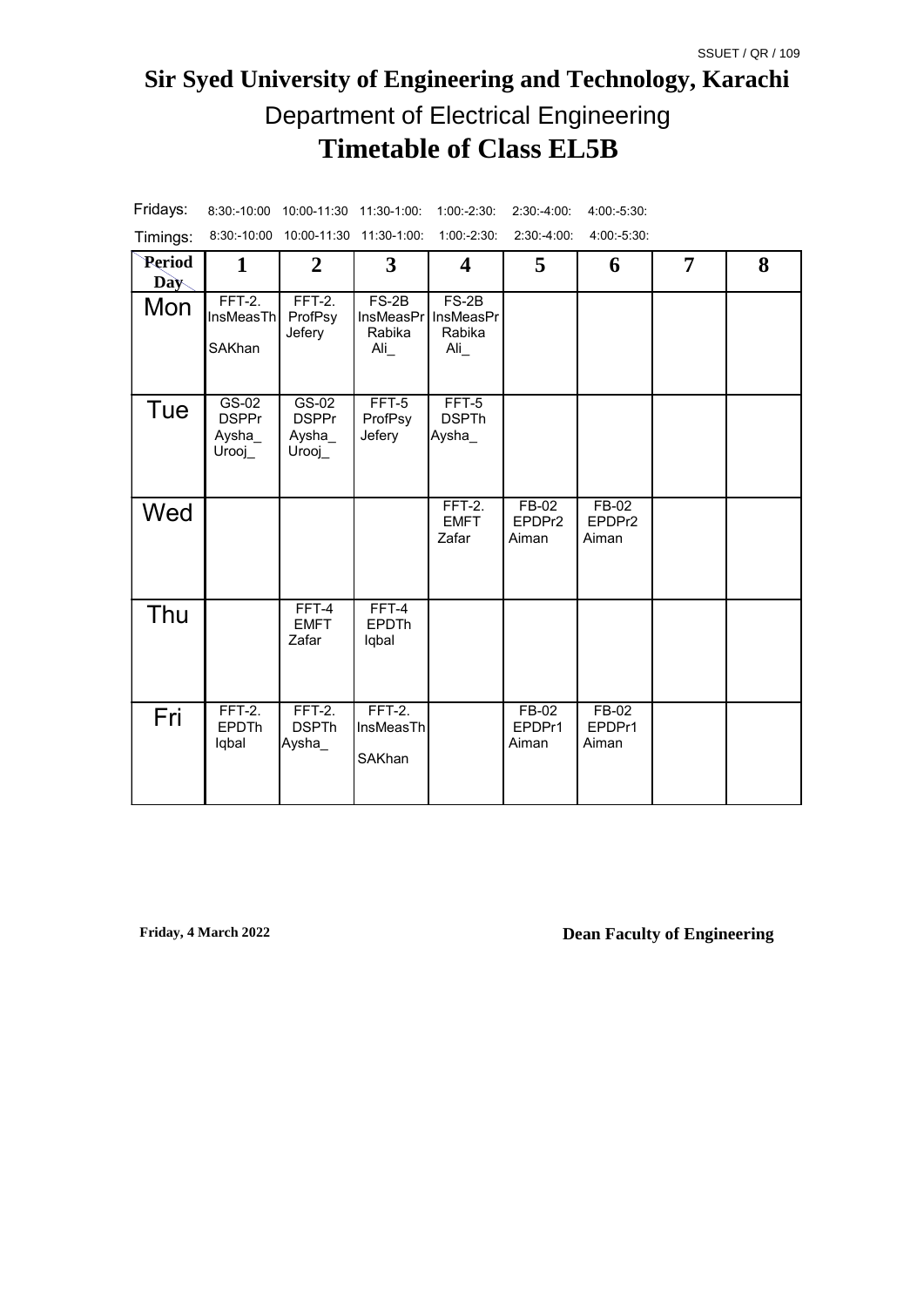# **Sir Syed University of Engineering and Technology, Karachi Timetable of Class EL7A** Department of Electrical Engineering

| Timings:             |                            | 8:30:-10:00 10:00-11:30 11:30-1:00:                 |                                     | $1:00:-2:30:$                          | 2:30:4:00.                   | 4:00:5:30.                            |   |   |
|----------------------|----------------------------|-----------------------------------------------------|-------------------------------------|----------------------------------------|------------------------------|---------------------------------------|---|---|
| Period<br><b>Day</b> | 1                          | $\overline{2}$                                      | 3                                   | 4                                      | 5                            | 6                                     | 7 | 8 |
| Mon                  | FFT-6<br>EmbSysTh<br>F_Haq | FFT-6<br>ProfEth<br>Masood:                         | GS-03<br>EmbSysPr<br>Amir:<br>Hufsa | GS-03<br>EmbSysPr<br>Amir:<br>Hufsa    |                              |                                       |   |   |
| Tue                  |                            |                                                     |                                     |                                        | FB-02<br>Hafsa               | FB-02<br>PowTrnPr1 PowTrnPr1<br>Hafsa |   |   |
| Wed                  | FB-02<br>Muzamil;          | $FB-02$<br>PowTrnPr2 PowTrnPr2 PowTrnTh<br>Muzamil; | FFT-6<br>Abid                       |                                        | FFT-2.<br>ProfEth<br>Masood: | FFT-2.<br>Enterp<br>Rabika            |   |   |
| Thu                  |                            |                                                     | $FFT-2.$<br>Enterp<br>Rabika        | $FFT-2.$<br>EmbSysTh PowTrnTh<br>F_Haq | $FFT-2.$<br>Abid             |                                       |   |   |

Fridays: 8:30:-10:00 10:00-11:30 11:30-1:00: 1:00:-2:30: 2:30:-4:00: 4:00:-5:30: